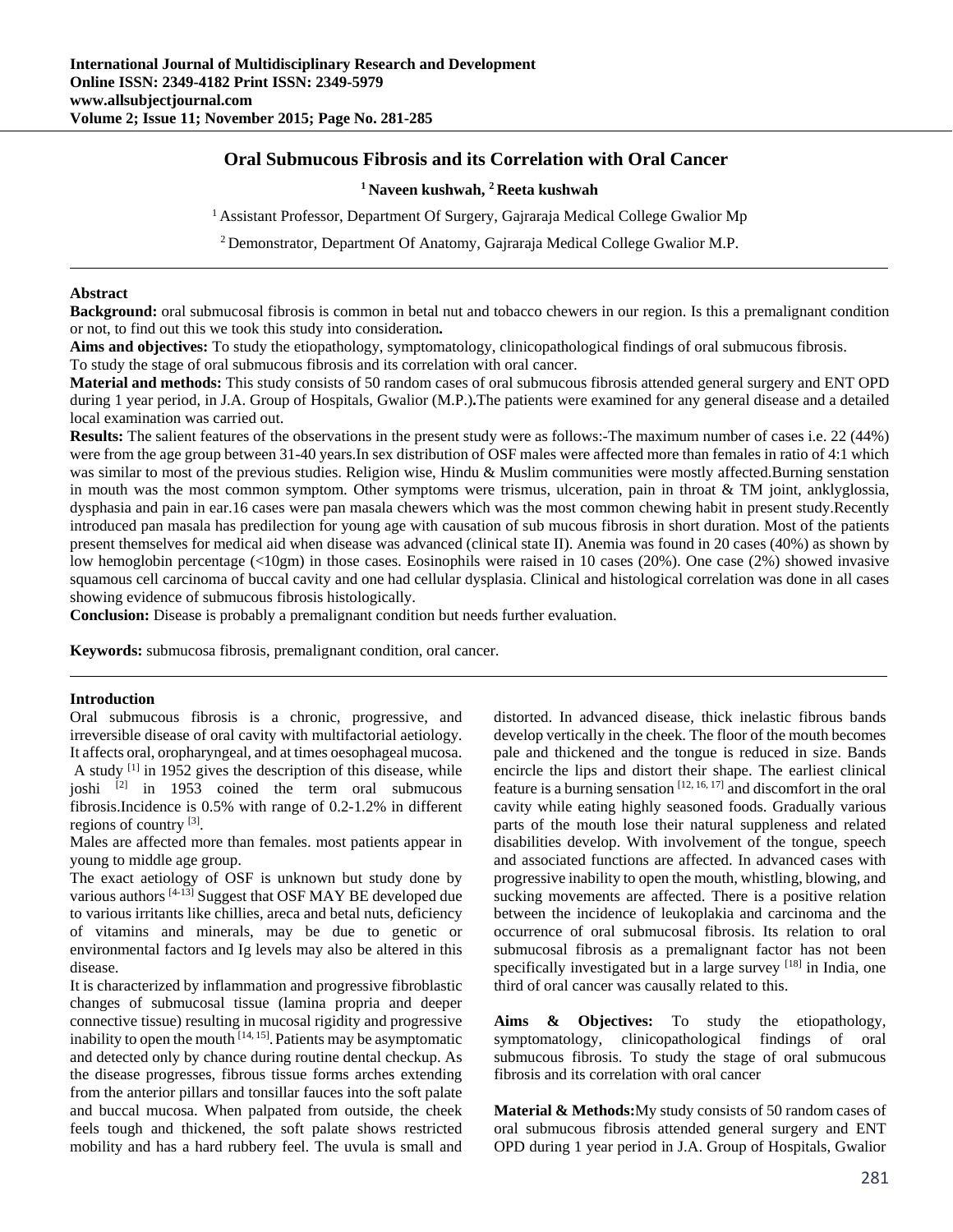(M.P.).The patients were examined for any general disease and a detailed local examination was carried out.

**Diagnostic criteria:** Diagnosis was mainly based on history and clinical examination of patients. A careful history was taken regarding main presenting complaints which were found to be burning sensation, trismus, difficulty in protruding the tongue, blanched leathery floor of tongue. Attention was paid to their personal chewing and dietary habits, like chewing of betal, tobacco, betel nuts, and taking food containing too much of chilies. In general examination special attention was paid to mouth opening, ankyloglossia, and fibrous changes of oral cavity.

**Exclusion criteria:** Apthous ulcer, Scleroderma, Stomatitis and other diseases affecting to oral cavity. Leukoplakia

**General examination:** All patients were examined for any systemic disease.

**Local examination:** A detailed examination of oral cavity and pharynx, carried out for trismus, ankyloglossia and tuff leathery texture of oral cavity.

**Examination of oral cavity and pharynx:** Condition of mucous membrane noted for pallor vesicle and fibrosis and site and size of fibrosis was noted. OSF cases were clinically categorized in three clinical stages to their ability to open mouth as given below:

Stage I - Mouth opening  $\geq$  45 mm Stage II - Restricted mouth opening 20-44 mm

Stage III - Mouth opening  $\leq 20$  mm

## **Investigations**

## **1. Blood examination**

- RBC count and haemoglobin for anaemia.
- total and differential W.B.C. count

## **2. Biopsy**

 Biopsies of all patients taken from the representative area of fibrosis in oral cavity

#### **Technique of taking biopsy Instrument required**

- Tongue depressor
- Head light
- Suction tip with suction tube
- Surgical knife: Bard-Parker handle No. 5 with blade No. 15
- Raspatory
- Curved scissors
- Dissecting forceps

**Preparation of the patient:** Cases were selected after complete examination, and relevant investigations done, consent taken prior to biopsy. On the day of biopsy the patient has given an intramuscular injection of Atropine 2 mg (1 amp.) fortwin 2 cc 45 minutes before the biopsy.

**Anaesthesia:** Local anaeshtesia was used in all cases. Topical xylocaine 4% with Adrenaline is applied over representative area of fibrosis for five minutes and repeated 2-3 times for 15 minutes. After about 5 minutes of surface anaeshtesia a long incision about 1/4 to 1/2 cm long was made with the help of

surgical knife with blade No. 15 at the horizontal, incision made direct from behind forwards. The mucous membrane elevated with the help of respiratory. The incision was made up to such depth so as to include the submucosal tissue. Then the posterior end was cut out with the help of scissors. Care was taken to ensure full thickness of the mucous membrane and the submucosal tissue. The biopsy was send for histopathological examination.

## **Observation**

### **Following observations were made during the study**

**Table 1:** Age distribution of oral submucous fibrosis

| Age group (years)  | No. of cases | <b>Percentage</b> |
|--------------------|--------------|-------------------|
| $0-10$ years       |              | 0%                |
| 11-20              |              | 2%                |
| $21 - 30$          | 15           | 30%               |
| $31-40$            | 22           | 44%               |
| $41 - 50$          |              | 16%               |
| 51-60              |              | 8%                |
| 61 years and above |              |                   |

(P value highly significant)

| <b>Table 2:</b> Sex distribution of OSF |  |
|-----------------------------------------|--|
|-----------------------------------------|--|

| Gender | No. of cases | $\frac{6}{9}$ |
|--------|--------------|---------------|
| Male   |              | ŏι            |
| Female |              |               |
| Total  |              |               |

(P value highly significant)

**Table 3:** Age & Sex wise distribution of OSF

| Age group (yrs) | Male | <b>Female</b> | <b>Total</b> |
|-----------------|------|---------------|--------------|
| $0 - 10$        |      |               |              |
| 11-20           |      |               |              |
| $21 - 30$       | 15   |               |              |
| $31 - 40$       | 16   |               | 22           |
| $41 - 50$       |      |               |              |
| 51-60           |      |               |              |
| $>60$           |      |               |              |
| Total           |      |               |              |

**Table 4:** Distribution of symptoms in OSF

| <b>Symptoms</b>             | No. of cases   | <b>Percentage</b> |
|-----------------------------|----------------|-------------------|
| Burning sensation           | 42             | 84%               |
| <b>Trismus</b>              | 38             | 76%               |
| Ulceration off and on       | 32             | 64%               |
| Pain in throat and TM joint | 6              | 12%               |
| Ankyloglossia               | 2              | 4%                |
| Dysphagia                   | 2              | 4%                |
| Dryness of mouth            | 2              | 4%                |
| Pain in corresponding ear   | $\mathfrak{D}$ | 4%                |
| Total                       | 50             | 100%              |

(P value highly significant)

**Table 5:** Personal oral habits in OSF

| <b>Chewing</b>                       | No. of cases |               |              |                   |
|--------------------------------------|--------------|---------------|--------------|-------------------|
|                                      | Male         | <b>Female</b> | <b>Total</b> | <b>Percentage</b> |
| Pan Masala                           | 12           |               | 16           | 32%               |
| Cigarette/Bidi smoking               |              |               | 10           | 20%               |
| Smoking $+$ pan masala or<br>tobacco | 10           |               | 10           | 20%               |
| Tobacco                              |              |               |              | 16%               |
| $Tobacco + pan masala$               |              |               |              | 12%               |
| Total                                | 50           | 100%          |              |                   |

(Pan masala - Mixture of dry areca nut + tobacco + artificial perfume)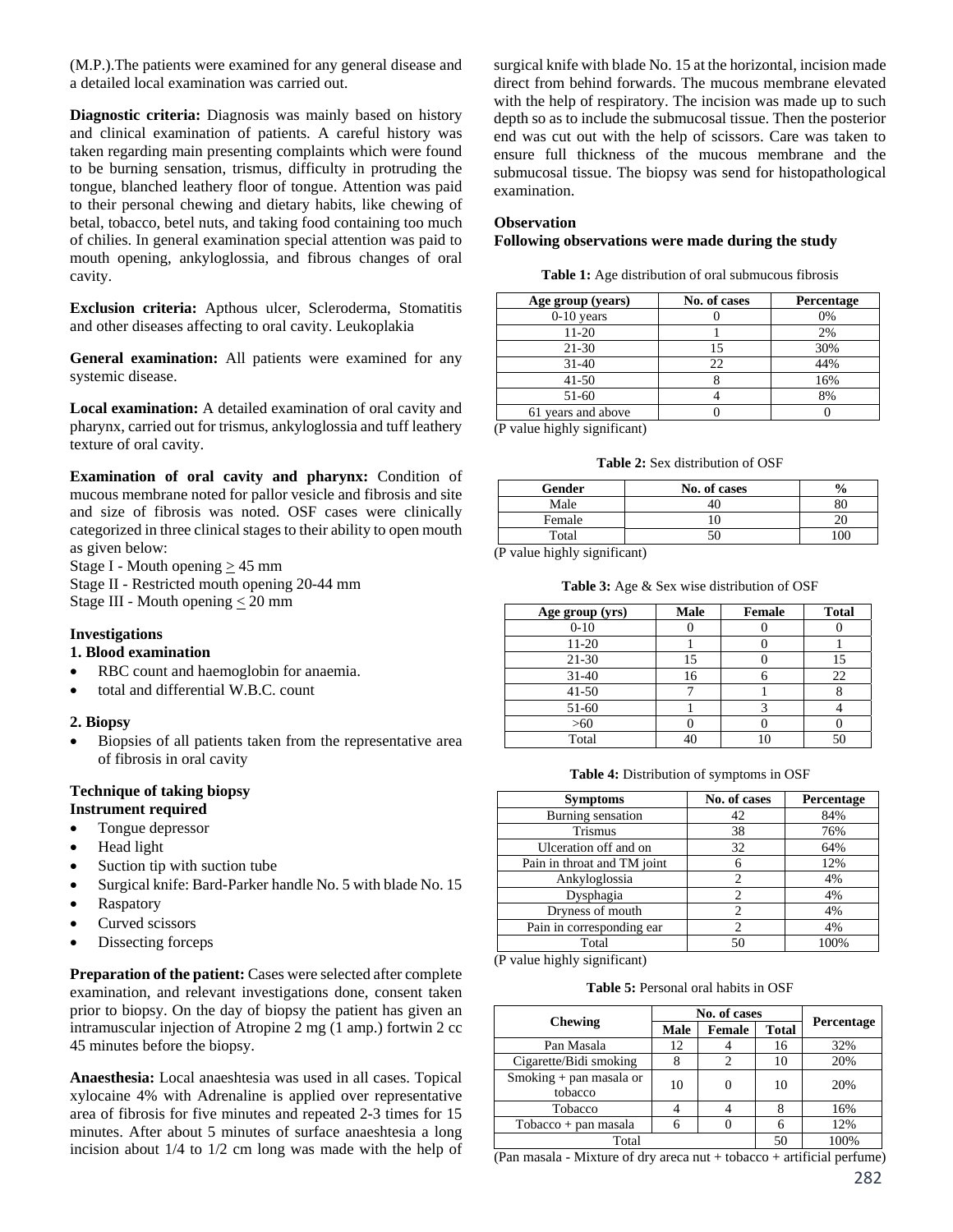**Table 6:** Dietary habit

| <b>Diet</b>    | No. of patient | Percentage |
|----------------|----------------|------------|
| Vegetarian     |                | 50%        |
| Non-Vegetarian |                | 50%        |
| Total          |                | 100%       |

| <b>Table 7: OSF</b> - Clinical signs |  |  |
|--------------------------------------|--|--|
|--------------------------------------|--|--|

| No. of cases $(\%$ |
|--------------------|
| 50 (100%)          |
| 50 (100%)          |
| 38 (76%)           |
| 38 (76%)           |
| 34 (68%)           |
| 15 (30%)           |
| 10 (20%)           |
| $5(10\%)$          |
| 2(4%)              |
| 0                  |
|                    |

(P value highly significant)

**Table 8:** Areas of fibrosis

| S.No. | Area involved       | No. of cases | Percentage $(\% )$ |
|-------|---------------------|--------------|--------------------|
|       | <b>Buccalmucosa</b> | 40           | 80%                |
|       | Palate              | 36           | 72%                |
|       | Faucial             | 30           | 60%                |

**Table 9:** Stage wise distribution of OSF

| <b>Clinical stage</b> | Male | $\frac{6}{9}$ | <b>Female</b> | $\frac{0}{0}$ | Total $(\% )$ |
|-----------------------|------|---------------|---------------|---------------|---------------|
| Stage I               |      | 12            |               |               | 20            |
| Stage II              | 33   | 66            |               |               | 76            |
| Stage III             |      |               |               |               |               |
| Total                 |      | 80            |               |               | 100           |

(P value highly significant)

| <b>Table 10:</b> Hb % in OSF |  |  |  |
|------------------------------|--|--|--|
|                              |  |  |  |

| $Hb(gm\%)$ | No. of cases |
|------------|--------------|
| Upto 8     |              |
| $8 - 10$   | 18           |
| $10-12$    | 20           |
| >12        | ۱n           |

**Table 11:** Percentage of eosinophils

| <b>Percentage of Eosonophils</b> | No. of cases | <b>Percentage</b> |
|----------------------------------|--------------|-------------------|
| $0 - 5$                          | 40           | 80%               |
| $6-10$                           |              | 16%               |
| 11-15                            |              | 10⁄               |

#### **Table 12:** Depth of OSF

| <b>Histopathological changes</b>            | No. of<br>cases | Percentage |
|---------------------------------------------|-----------------|------------|
| Restricted to superficial part of<br>mucosa |                 | 8%         |
| Total mucosa                                |                 | 8%         |
| Submucosal tissue                           |                 | 80%        |
| Deeper tissue                               |                 |            |

**Table 13:** Histopathological changes in OSF

| <b>Changes</b>           | No. of cases | Percentage |
|--------------------------|--------------|------------|
| Hyperplastic epithelium  | 49           | 98%        |
| Capillary dilatation     | 44           | 88%        |
| Collagen hyalinisation   | 42           | 84%        |
| Mononuclear infiltration | 18           | 36%        |
| Polymorph infiltration   | 10           | 20%        |
| Fibroblasts              |              | 16%        |
| Keratinization           | 3            | 6%         |
| Cellular dysplasia       |              | 2%         |
| Malignant changes        |              | 2%         |

### **Discussion**

In present study 1% of population attended ENT OPD having oral submucous fibrosis which is slightly higher than study of Marathe *et al* <sup>[3]</sup> (0.97%). As far as age is concerned the rate is high in 2nd and 3rd decade of life. In present study the majority of the patients 44% were in the age group of 31-40 yrs. Thus our study is consistent with previous studies [19, 20]. our study show sex ratio of 4, and is consistent with previous studies  $[3, 2]$  $23$ ] where ratio was 2.3 to 11. Following are the most common symptoms of submucous fibrosis, Burning sensation in mouth, trismus, ulceration, pain in throat and TM joint, ankyloglossia, the other complaints were difficulty in swallowing, dryness of mouth pain in sides of neck and ear Present study shows concordance with previous studies [3, 21, 28]. Majority of studies  $[19, 21, 23, 25]$  showing association with common habits of betal nut, pan along with lime and tobacco, arecanut and tobacco or ghutaka chewing which is consistent with our study. Buccal mucosa (80%) is the most common involved site followed by palate and faucial part, our study is similar to other studies [12,  $^{21, 26]}$  in which buccal mucosa is affected in most of the cases. In clinical signs changes in color of buccal mucosa and palpable fibrous bands in oral cavity was present in 100% patients, trismus (76%), atrophy of uvula 20%, pallor of soft palate, pallor of hard palate, caries teeth 26% ankyloglosia4%, and pallor of pillar in 34%. Similar findings was present in previous study, Thus our study is consistent with previous study  $[3]$ . Anaemia was recorded in 20 cases in the present study. In these cases the haemoglobin was below 10 gm. Total WBC count was within normal limits in all cases. In 10 cases the eosinophils were, ranging from 5-15%. In present study all cases shows hyperplastic squamous epituilium with 3 cases of keratinization and one case, acanthosis and parakeratosis of surface epithelium with cellular dysplasia is minimal. 15 cases shows submucosal layer oedema. Infiltration of inflammatory cells into submucosal layers are as follows: 10 cases superficial infiltration of polymorphs, 12 cases of focal infiltration of mononuclear cell, 6 cases of mononuclear infiltration into deeper tissue. About 44 (88%) of the cases - show capillary dilatation from mild to moderate degree.8 cases show fibroblast while rest showed dense collagen hyalinization forming bundles. One case reported to have invasive sq. cell carcinoma buccal cavity and one case showed cellular dysplasia. In 8 cases histopathological changes related to superficial part of mucosa. Rest involves all layers of mucosa and varied depth of submucous tissues. our study is similar to past studies  $[12, 21, 26]$ 28]. Leukoplakia is more prevalent in patient suffering from submucous fibrosis than in the general population  $[29]$  (Pindborg 1965), although the incidence varies according to Geographical area. The geographical variation has been seen from province to province but this attributed to their chewing and smoking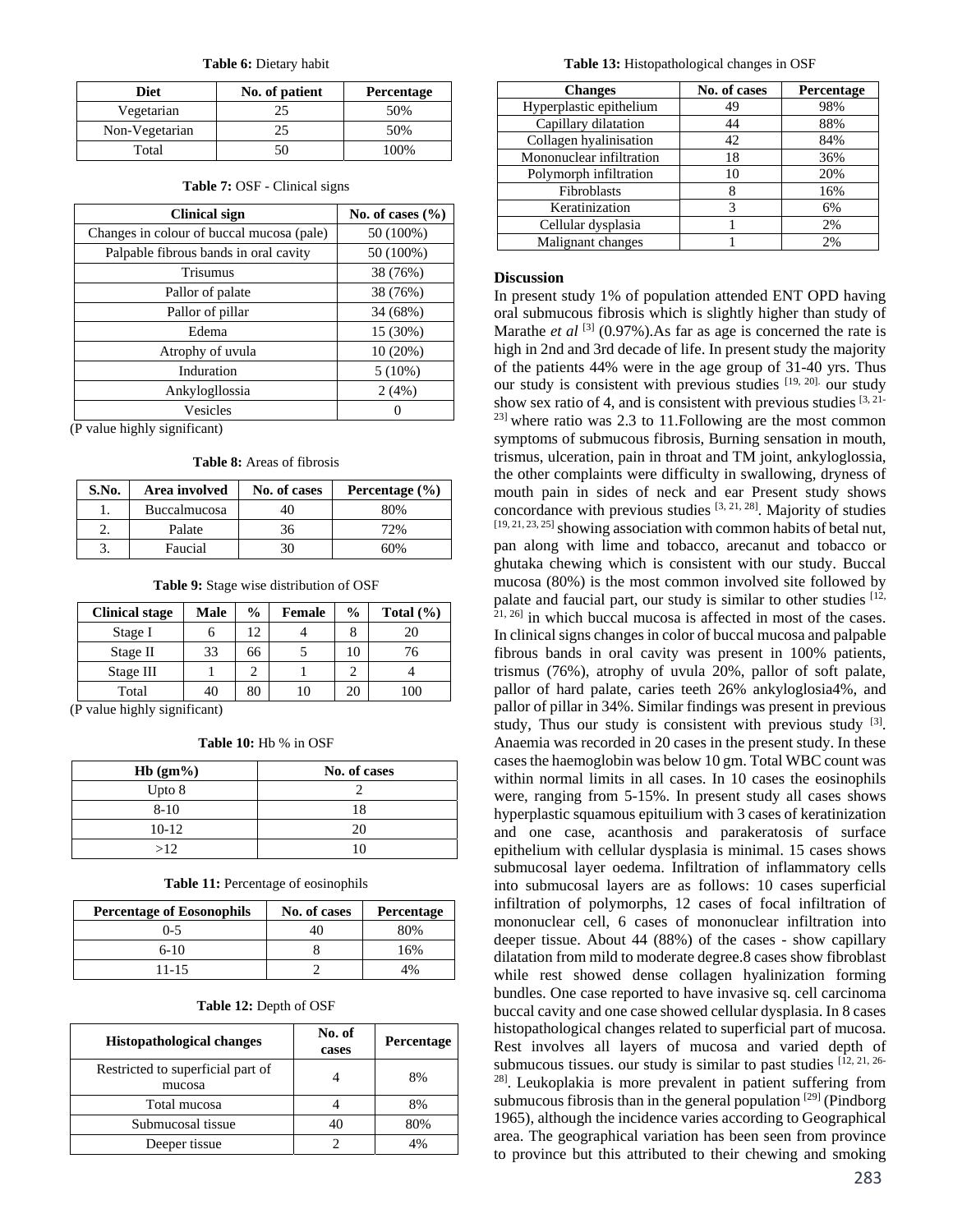habit <sup>[8]</sup> (Pindborg 1972). This variation is between 7% to 38%. Pathological changes in the overlying epithelium are variable and may include evidence of increased keranisation, epithelial hyperplasia and/or atrophy, and occasionally epithelial dysplasia, with progressive fibrosis, epithelial atrophy is the primary histological feature <sup>[26, 29]</sup> (Mani & Singh, 1976; Pindborg *et al*., 1965). The concept of "Predisposition" is embodied in hypothesis, advanced originally by Pindborg and Zachariah  $[29]$  (1965) and reviewed recently  $[30]$  (Pindbord, 1980), to account for the pathogenesis of cancer development in submucous fibrosis. These authors consider that deposition of dense collagen bands and relative diminution in vascularity leads to relative atrophy of the overlying epithelium. Pindborg  $(1980)$  <sup>[30]</sup> suggests that this atrophic epithelium is possibly more susceptible to the carcinogenic components which are often present in the tobacco used in India. Suri, Goldman & Wells (1971)<sup>[17]</sup> reported a definite, though somewhat limited, carcinogenic potential when areca nut extracts were applied to hamster cheek pouches; further more, when applied in association with tobacco, the areca components seemed to exert a powerful co-carcinogenic effect. In Pindborg JJ, Murthy PR study in 1985  $[25, 31]$  also reinforced the hypothesis that submucous fibrosis is a precancerous condition. Punnya V. Angadi *et al* (1989-2005) <sup>[21]</sup> find that the malignant transformation rate is 11.7%, which appears to be higher than reported incidence and was seen predominantly in males (87%).In our study one (2%) patient had invasive squamous cell carcinoma along with OSF and one (2%) patient having cellular dysplastic changes showing its relation with oral cancer however study needs longer follow up to calculate malignancy conversion rate in OSF.

## **Conclusion**

Submucous fibrosis is commonly seen in younger age group between 31-40 yr the youngest one was 20 yr old boy.Sex ratio showed male predominance in the ratio of 4:1 (40 male & 10 female).Females were affected in slightly later age group (Avg. 40 yrs) than male (Avg. 31 yrs). Pan masala, smoking and smoking + pan masala are the predilection factors in all the cases either alone or in combination. The burning sensation in the mouth is the most common first symptom. While gradual difficulty in opening the mouth is the second most common symptom which gradually increases with severity of the disease. Paleness of mucous membrane was constant finding in all the patients followed by palpable fibrous bands, trismus and pallor of palate. Buccal mucosa, palate, and tonsillar pillars were affected in this given order. Histological changes show hyperplastic sqaumous epithelium, capillary dilatation and collagen hyalinization with varying amount of cellular infiltration. 1 case (2%) had cellular dysplasia and 1 case (2%) had invasive sqamous cell carcinoma. Disease is probably a premalignant condition but needs further evaluation.

## **References**

- 1. Schwartz J. Atrophia idiopathica tropica mucosa oris. 11th Int Dental Congress London, 1952.
- 2. Joshi SG. fibrosis of the palate and pillars. Indian Journal otolaryngel 1953:4:1.
- 3. Raina C. Clinical profile and serum beta cortotene level in Oral Submucous fibrosis, India J otolaryngo. 2005, 57(3).
- 4. Caniff JP, Harvey W, Harris M. Oral submucous fibrosis: It's pathogenesis and management, Br dent. J 1986; 160:429-34.
- 5. Caniff JP, Harvey W. The etiology of oral submucous fibrosis, the stimulation of collegen synthesis by extract of arecanut. Int. J. Oral Surg. 1981; 10(Suppl-1):163-7.
- 6. Harvey W, Scutt A, Meghjis Caniff JP. Stimulation of human buccal mucosa fibroblast invitro by Betalnut alkaloid. Arch oral Bial 1986; 31:45-9.
- 7. Joshi SG. fibrosis of the palate and pillars. Indian Journal otolaryngel 1953; 4:1.
- 8. Pindborg JJ. Is submucous fibrosis a precancerous condition in the oral cavity? Int Dent J. 1972; 22:474-480.
- 9. Pindborg JJ. Murthy PR Oral submucous fibrosis as a precancerous condition. Scan J Dent Assoc. 1984; 92:224- 9
- 10. Ramnathan K. Oral submucous fibrosis: An alternative hypothesis as t its cause. Med J Malaysia. 1981; 36:243-5.
- 11. Rajendran R, Sugthan CK. T cell mediated ad humoral immune responses in oral submucous fibrosis. Cancer. 1986; 58:2628-31.
- 12. Rao ABN. Idiopathic palated fibrosis. Br J Surg. 1962; 63(50):23-5.
- 13. Wahi PN, Kapur VL, Luthra VR. Submucous fibrosis of the oral cavity. Clinical feature. Bull WO 1966; 35:789-92.
- 14. Aziz SR. Oral submucous fibrosis: an unusual disease JNJ dent. Assoc. Spring 1997; 68(2):17-9 (medline)
- 15. Cox Walker Dm. Oral submucous fibrosis a review: Aust dent. J. 1996; 41(5):294-9 (Medline)
- 16. Moos KF, Madan DK. Sub mucous fibrosis- Br Dent, J. 1968; 125:313-7.
- 17. MC Gurk M, Craig GT. Oral Submucous fibrosis two cases of malignant transformation in Asian immigrants to the united kingdom, Br. J Oral max surg. 1984; 22:56-54.
- 18. Paymaster JC. Cancer of the buccal mucosa: A clinical study of 650 cases in Indian patients. Cancer. 1956; 9:431- 5.
- 19. Pin Su I. Idioatphic sclreoderma of mouth: Report of three cases. Arch Otolaryngol. 1954; 59(3):330.
- 20. Hammer JE III, Looney PD, Chused TM. sub mucous fibrosis oral surg 1974; 37:412-21.
- 21. Punnya Amgadi V. Oral submucous fibrosis: A clinicopathologic review of 205 cases in Indian. Oral Maxillofac Surg 2011; 15:15-19.
- 22. Kiran Kumar K. Oral submucus fibrosis: A clinicohistopathologial study in channai : Indian Journal, dent. Res. 2007, 18(3).
- 23. Vanaja Reddy. Oral submucous fibrosis: Correlation of clinical grading to various habit factors. International Journal of Dental Clinics. 2011; 3(1):21-24.
- 24. Pindborg JJ. Oral submucous fibrosis: a review. An Acat Med Singapore. Sep. 1989; 18(5):603-7 (Medicine).
- 25. Desa JV. Submucous fibrosis of palate and cheek Annals of otorhinolaryngology 1957; 66(4):1143.
- 26. Mani NJ. Studies on oral sub mucous fibrosis IV Connective tissue changes. J. Oral medicine. 1977; 32:70- 74,
- 27. Pindborg JJ, Sirsat Oral. submucous fibrosis. Jour Res. 1966; 22:764-79. Khanolkar.
- 28. Usha Issac. Histopathologic features of oral submucous fibrosis: a study of 35 biopsy specimens. Oral surgery. Oral medicine. 2008; 106(4):556-560, Oct.